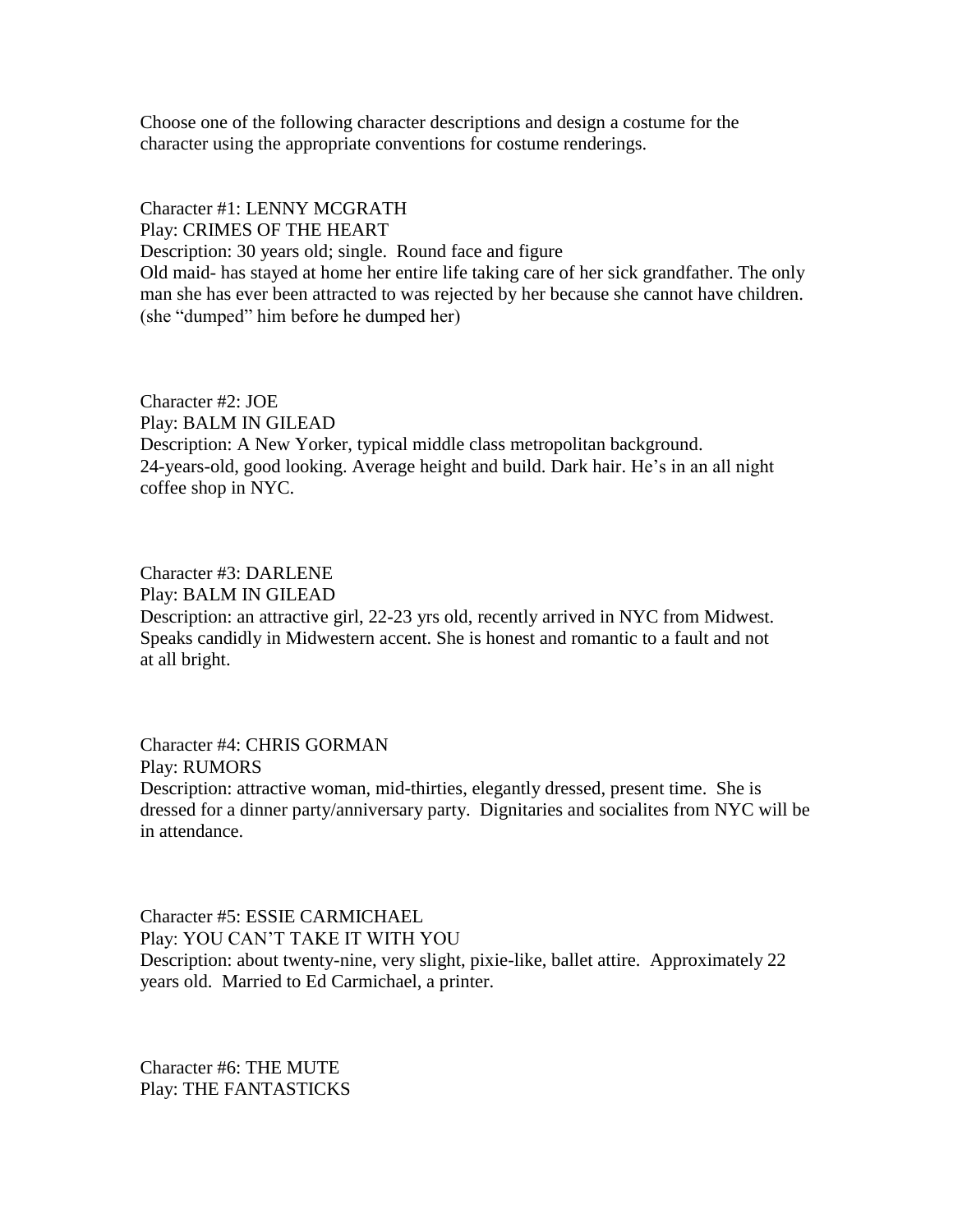Description: A mime-like character, simple, plain, and representative of all action props in play. Could be any age or any gender.

Character #7: LUISA Play: THE FANTASTICKS Description: young and energetic, 16, summer dress, simple, any time era

Character #8: BORIS KOLENKHOV Play: YOU CAN'T TAKE IT WITH YOU Description: a flamboyant, Russian, dance instructor. In his late 30's.

## Character #9: HOLLY KAPLAN

Play: UNCOMMON WOMEN AND OTHERS

Description: wears expensive clothing but it never quite matches. She doesn't want to try to hard. Senior in college at an all girls school in the 1970s.

## Character #10: SAMANTHA STEWART Play: UNCOMMON WOMEN AND OTHERS

Description: gently attractive, tasteful, classic look. Nice sweater and skirt or a simple dress. Senior in college at an all girls school in the 1970s.

Character #11: Carter Play: UNCOMMON WOMEN AND OTHERS

Description: frail girl in an oversized skirt and shirt that she wore all through high school. She is now a freshman in college and is considered extremely odd by the upperclassmen. She is prone to bouts of catatonia.

Character #12: Kate Mundy Play: DANCING AT LUGHNASA

Description: as the oldest of 5 spinster sisters, Kate is a teacher at the local catholic school. She is approximately 40 years old. Her clothing must be appropriate for a teacher in the 1930s in Ireland. However, the family is extremely poor, and the clothing should reflect that lack of money.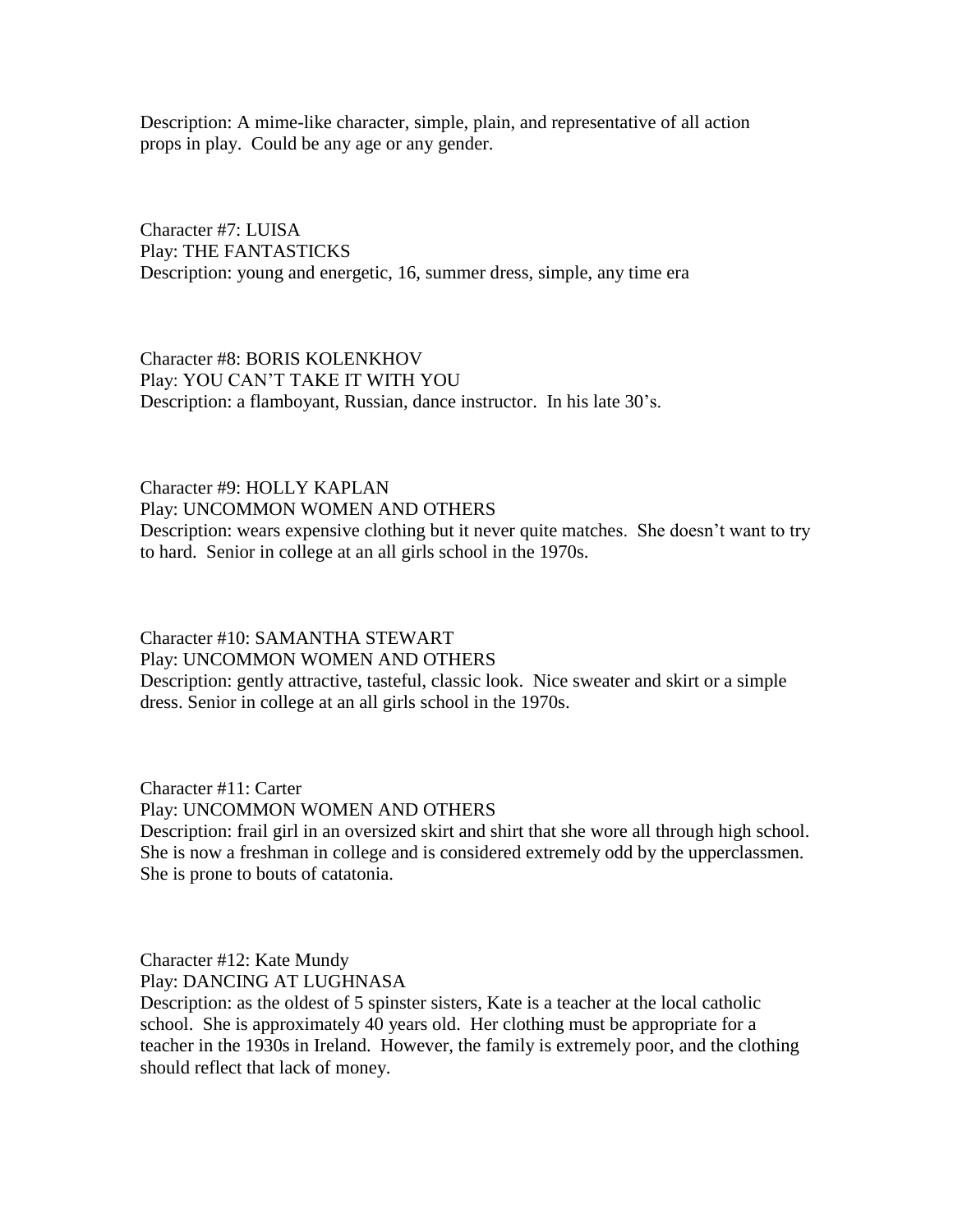Character #13: Maggie Mundy Play: DANCING AT LUGHNASA

Desciption: Maggie is 38 years old, a spinster, and the housekeeper for her 4 sisters. She wears large boots with long, untied laces, a house dress and a drab, wrap around apron.

Character #14: Father Jack Mundy Play: DANCING AT LUGHNASA Description: he is a former British army officer chaplain—a magnificent and immaculate uniform of dazzling white, gold buttons, gold epaulettes, tropical hat, clerical collar, and military cane.

Character #15: Honey Houston Play: A HANDFUL OF RAINBOWS Description: A blond, voluptuous girl about twenty one. She has an air of innocence about her in spite of a curvaceous figure and a sensuous walk. Her accent is Southern. She is always well dressed for any occasion.

Character #16: Marion Bradford Play: A HANDFUL OF RAINBOWS Description: an extremely attractive, slender woman in her late thirties. She is tall, slender and the type that always looks well dressed, even in a simple skirt and blouse.

Character #17 Troy Play: FENCES Description: Troy is 53 years old, a large man with thick, heavy hands; it is this largeness that he strives to fill out and make an accommodation with. Together with his blackness, his largeness informs his sensibilities and the choices he has made in his life. He is a leader among his peers and is admired for his honesty, capacity for hard work, and his strength. Troy drives a garbage truck in NYC.

Character #18 Jim (the Gentleman Caller) Play: THE GLASS MENAGERIE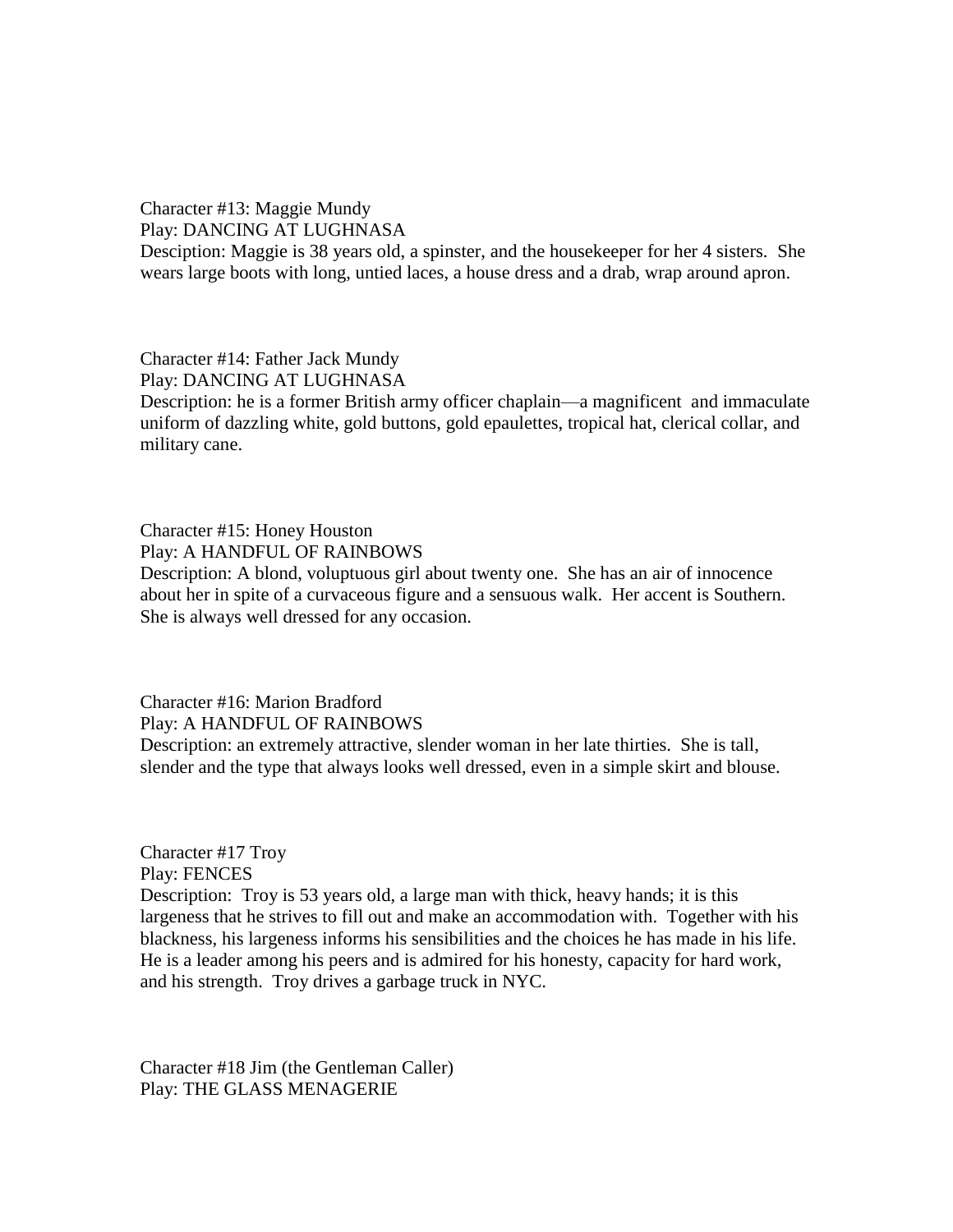Description: Jim is a friend of Tom's from work. Tom invites him to dinner at his home with his mother and sister. He is in his early 20s and is coming directly from work to have dinner with Tom and his family. He is dressed nicely, but not too nice.

## Character #19: Hally Play: MASTER HAROLD AND THE BOYS

Description: Hally is a 17 year old white boy. His parents own the restaurant in which the other characters in the play work. Hally's parents are wealthy, and he attends an elite prep school in London, which requires a uniform of a blue blazer, blue and gold tie, and either khaki pants or knickers. In this scene, he is arriving at his father's restaurant from school.

Character #20: Abigail Williams Play: THE CRUCIBLE Description: NOTE: ALL CHARACTERS IN THE PLAY ARE PILGRIMS (PURITANS) AND SHOULD DRESS ACCORDINGLY. Orphaned as a child (the result of a murderous Indian raid on her village), Abigail (17 years old) has been living for the last few years with her uncle, Rev. Parris, and his daughter Betty. Over a year ago, Abigail hired herself out as a serving girl to a local family, the Proctors, and eventually started an adulterous affair with John Proctor. Soon after being fired by his wife, Abigail concocts a plan to get John back. With the help of Tituba, a slave from Barbados, Abigail and a group of girls in Salem cast spells and incantations to seal their love. When the girls are caught, they begin to accuse others of witchcraft in order to save themselves.

Character #21: Joan of Arc

Play: ST. JOAN

Description: According to legend, St. Joan of Arc was an illiterate girl who heard voices and led soldiers into battle. In this play, she is an independent, courageous visionary who wanted to lead a man's life. In this scene, she faces her jailors. She has been imprisoned for months and has been forced to give up the clothing of a soldier. She is now dressed like a woman, albeit a woman who has been kept chained in a cell for months.

Character #22: Ouisa Play: SIX DEGREES OF SEPARATION Description: Ouisa Kitteredge is a kind, rich, middle aged woman. She and her husband Flan, an art dealer, live in an apartment overlooking Central park on Manhattan's Upper